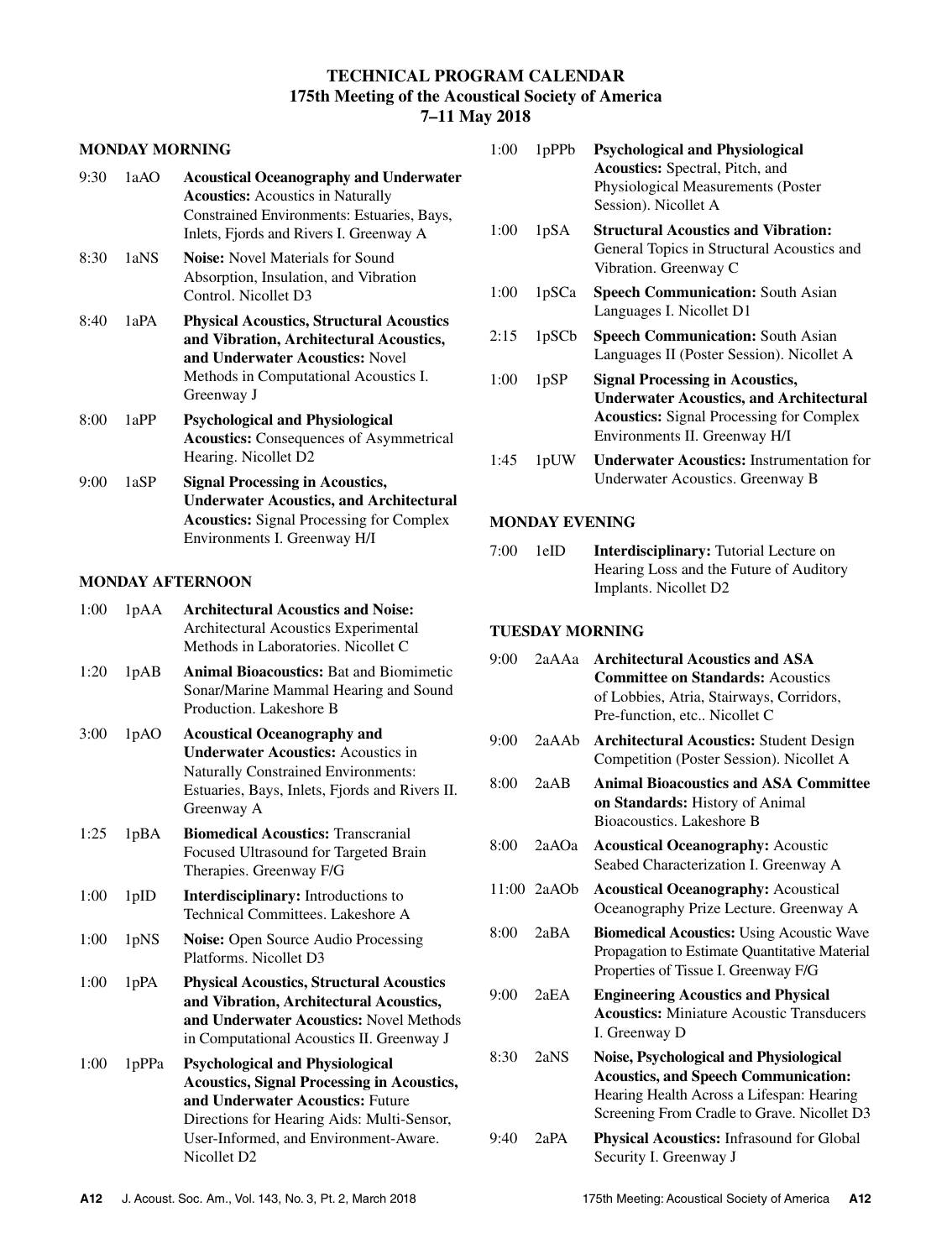| 8:00 | 2aPP  | <b>Psychological and Physiological Acoustics,</b><br><b>Speech Communication, and Signal</b><br>Processing in Acoustics: Phase Locking and<br>Rate Limits in Electric Hearing. Nicollet D2                                                                   |
|------|-------|--------------------------------------------------------------------------------------------------------------------------------------------------------------------------------------------------------------------------------------------------------------|
| 8:40 | 2aSC  | <b>Speech Communication, Animal</b><br><b>Bioacoustics, and Psychological and</b><br><b>Physiological Acoustics: Adapting</b><br>Methods and Models for Vocal Production<br><b>Across Human and Non-Human Primate</b><br>Species. Nicollet D1                |
| 8:20 | 2aSP  | <b>Signal Processing in Acoustics,</b><br><b>Underwater Acoustics, Physical</b><br><b>Acoustics, and Noise: Time Reversal</b><br>Acoustics. Greenway H/I                                                                                                     |
|      |       | <b>TUESDAY AFTERNOON</b>                                                                                                                                                                                                                                     |
| 1:00 | 2pAA  | <b>Architectural Acoustics: Interactions</b><br><b>Between Acoustics and Architectural</b><br>Design. Nicollet C                                                                                                                                             |
| 1:20 | 2pAB  | <b>Animal Bioacoustics: Plant Bioacoustics.</b><br>Lakeshore B                                                                                                                                                                                               |
| 1:00 | 2pAO  | <b>Acoustical Oceanography: Acoustic</b><br>Seabed Characterization II. Greenway A                                                                                                                                                                           |
| 1:15 | 2pBA  | <b>Biomedical Acoustics: Using Acoustic Wave</b><br>Propagation to Estimate Quantitative Material<br>Properties of Tissue II. Greenway F/G                                                                                                                   |
| 1:00 | 2pEA  | <b>Engineering Acoustics and Physical</b><br><b>Acoustics:</b> Miniature Acoustic Transducers<br>II. Greenway D                                                                                                                                              |
| 1:00 | 2pNS  | <b>Noise and ASA Committee on Standards:</b><br><b>Effects of Natural Soundscapes on</b><br>Recreation Areas. Nicollet D3                                                                                                                                    |
| 1:00 | 2pPA  | Physical Acoustics: Infrasound for Global<br>Security II. Greenway J                                                                                                                                                                                         |
| 1:00 | 2pPPa | Psychological and Physiological Acoustic,<br><b>Animal Bioacoustics, and Noise: Honoring</b><br>the Contributions of David Kemp to the<br>Discovery of Otoacoustic Emissions and<br>their Utility for Assessing Hearing Function.<br>Nicollet D <sub>2</sub> |
| 1:00 | 2pPPb | <b>Psychological and Physiological Acoustics:</b><br>Binaural Hearing and Psychoacoustic<br>Methodology (Poster Session). Nicollet A                                                                                                                         |
| 1:00 | 2pSA  | <b>Structural Acoustics and Vibration</b><br>and Education in Acoustics: Improving<br>Education in Structural Acoustics and<br>Vibration. Greenway C                                                                                                         |
| 1:00 | 2pSC  | <b>Speech Communication: Clinical</b><br>Populations (Poster Session). Nicollet A                                                                                                                                                                            |
| 1:00 | 2pSP  | <b>Signal Processing in Acoustics,</b><br><b>Psychological and Physiological Acoustics,</b><br><b>Architectural Acoustics, and Noise:</b><br>Acoustics of Virtual and Augmented Reality.                                                                     |
|      |       | Greenway H/I                                                                                                                                                                                                                                                 |

### **WEDNESDAY MORNING**

| 8:50 | 3aAA              | <b>Architectural Acoustics, Psychological</b><br>and Physiological Acoustics, and Speech<br><b>Communication:</b> Auditory Perception<br>in Virtual, Mixed, and Augmented<br>Environments. Nicollet C |
|------|-------------------|-------------------------------------------------------------------------------------------------------------------------------------------------------------------------------------------------------|
| 8:15 | 3aAO              | <b>Acoustical Oceanography, Animal</b><br><b>Bioacoustics, and Underwater Acoustics:</b><br>Ambient Noise Oceanography in Polar<br>Regions: Noise Properties and Parameter<br>Estimation. Greenway A  |
| 9:00 | 3aBA              | <b>Biomedical Acoustics and Physical</b><br><b>Acoustics:</b> Induction Mechanisms for<br>Bubble Nucleation I. Greenway F/G                                                                           |
| 8:15 | 3aEAa             | <b>Engineering Acoustics: General Studies on</b><br>Structures. Greenway D                                                                                                                            |
|      | 10:15 3aEAb       | <b>Engineering Acoustics: General Studies on</b><br>Transducers. Greenway D                                                                                                                           |
| 8:00 | 3aEDa             | <b>Education in Acoustics: Developing and/or</b><br>Using Interactive Simulations for Teaching<br>Acoustics. Nicollet D3                                                                              |
| 9:30 | 3aED <sub>b</sub> | <b>Education in Acoustics: Hands-On for</b><br>Middle and High-School Students. Mirage                                                                                                                |
| 9:00 | 3aMU              | <b>Musical Acoustics:</b> Acoustics of Choirs and<br>Vocal Ensembles. Lakeshore A                                                                                                                     |
| 9:00 | 3aPA              | <b>Physical Acoustics: General Topics in</b><br>Physical Acoustics I. Greenway J                                                                                                                      |
| 7:55 | 3aPPa             | <b>Psychological and Physiological</b><br><b>Acoustics:</b> Physiology Meets Perception.<br>Nicollet D2                                                                                               |
|      | 11:00 3aPPb       | <b>Psychological and Physiological</b><br><b>Acoustics:</b> Auditory Neuroscience Prize<br>Lecture. Nicollet D2                                                                                       |
| 8:40 | 3aSC              | <b>Speech Communication: Session in</b><br>Memory of James J. Jenkins. Nicollet D1                                                                                                                    |
| 9:00 | 3aSP              | <b>Signal Processing in Acoustics and</b><br><b>Underwater Acoustics: Co-Prime Arrays</b><br>and Other Sparse Arrays I. Greenway H/I                                                                  |
| 8:00 | 3aUW              | <b>Underwater Acoustics: Target Scattering</b><br>in Underwater Acoustics: Imaging, Spectral<br>Domain, and Other Representations I.<br>Greenway B                                                    |

#### **WEDNESDAY AFTERNOON**

- 1:00 3pAA **Architectural Acoustics:** AIA CEU Course Presenters Training Session. Lakeshore A
- 1:10 3pAB **Animal Bioacoustics:** Lessons on Auditory 'Perception' from Exploring Insect Hearing. Lakeshore B
- 1:00 3pBAa **Biomedical Acoustics:** Biomedical Acoustics Best Student Paper Competition (Poster Session). Nicollet A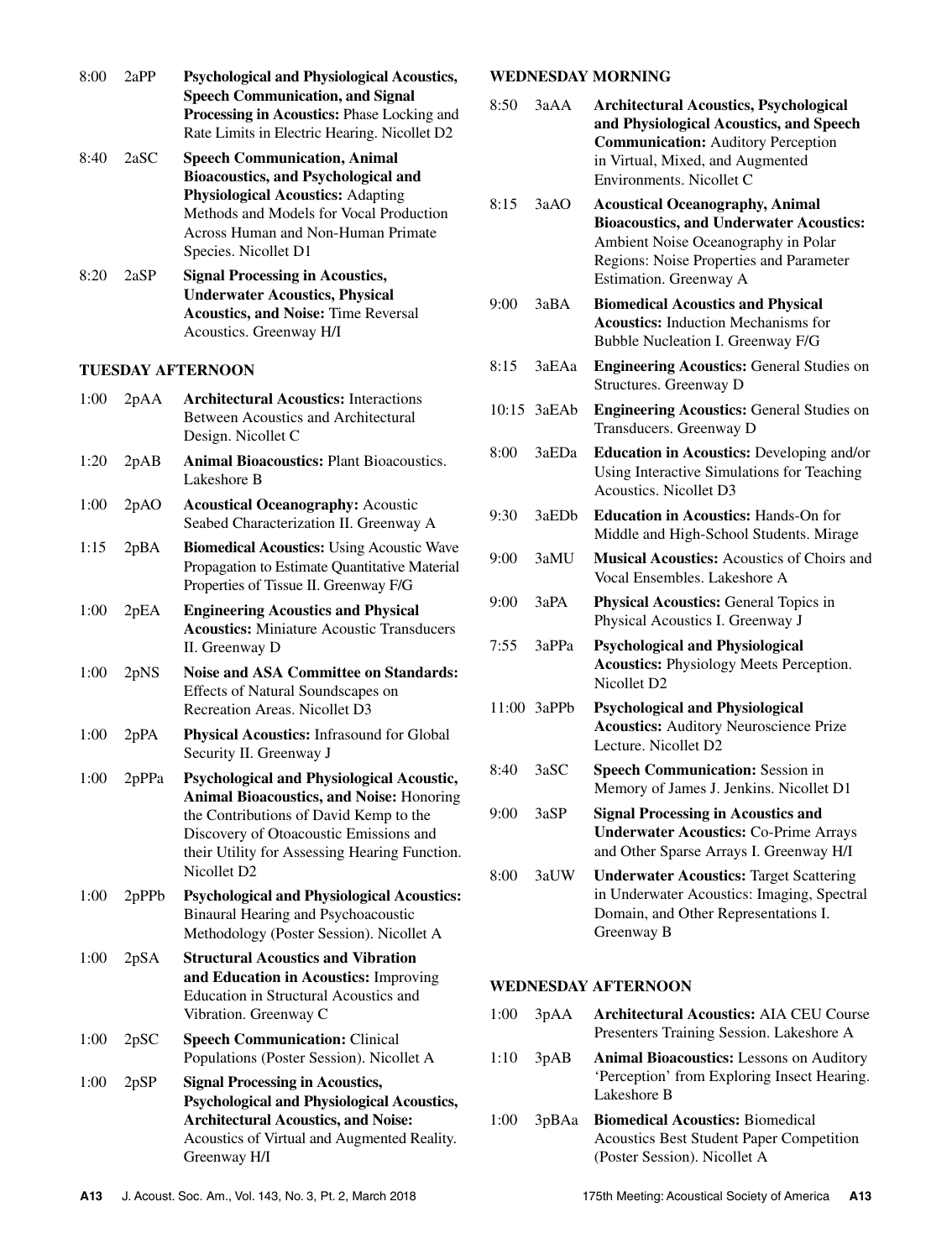| 1:40 | 3pBAb | <b>Biomedical Acoustics and Physical</b><br><b>Acoustics:</b> Induction Mechanisms for<br>Bubble Nucleation II. Greenway F/G                                                                                          |
|------|-------|-----------------------------------------------------------------------------------------------------------------------------------------------------------------------------------------------------------------------|
| 2:15 | 3pID  | <b>Interdisciplinary:</b> Hot Topics in Acoustics.<br>Greenway C/D                                                                                                                                                    |
| 1:00 | 3pPA  | <b>Physical Acoustics:</b> Ultrasound and High<br>Frequency Sound in Air in Public and Work<br>Places: Applications, Devices and Effects.<br>Greenway J                                                               |
| 1:10 | 3pPP  | <b>Psychological and Physiological Acoustics</b><br>and Speech Communication: Acoustics<br>Outreach to Budding Scientists: Planting<br>Seeds for Future Clinical and Physiological<br>Collaborations '18. Nicollet D2 |
| 1:30 | 3pSA  | <b>Structural Acoustics and Vibration,</b><br><b>Signal Processing in Acoustics, and Noise:</b><br>Model Reduction for Structural Acoustics<br>and Vibration. Greenway A                                              |
| 1:00 | 3pSC  | <b>Speech Communication: Tools and</b><br>Technology for Speech Research (Poster<br>Session). Nicollet A                                                                                                              |
| 1:00 | 3pSP  | <b>Signal Processing in Acoustics and</b><br><b>Underwater Acoustics: Co-Prime Arrays</b><br>and Other Sparse Arrays II. Greenway H/I                                                                                 |

1:00 3pUW **Underwater Acoustics:** Target Scattering in Underwater Acoustics: Imaging, Spectral Domain, and Other Representations II. Greenway B

### **WEDNESDAY EVENING**

5:00 3eED **Education in Acoustics and Women in Acoustics:** Listen Up and Get Involved. Mirage

### **THURSDAY MORNING**

| 7:55 | 4aAAa        | <b>Architectural Acoustics, Noise, ASA</b><br><b>Committee on Standards, and Speech</b><br><b>Communication:</b> Acoustics in Classrooms<br>and Other Educational Spaces. Nicollet C |
|------|--------------|--------------------------------------------------------------------------------------------------------------------------------------------------------------------------------------|
|      | 10:10 4aAAb  | <b>Architectural Acoustics:</b> Topics in<br>Architectural Acoustics - Measurements,<br>Perceptions, and Metrics. Nicollet C                                                         |
| 8:00 | 4a A B       | <b>Animal Bioacoustics:</b> Animal sound<br>production and hearing. Lakeshore B                                                                                                      |
| 8:00 | 4aBA         | <b>Biomedical Acoustics:</b> Acoustic Imaging<br>of Small Vessels and Low Speed Flow.<br>Greenway F/G                                                                                |
|      | $10:10$ 4aEA | <b>Engineering Acoustics, Signal Processing</b><br>in Acoustics, and Underwater Acoustics:<br>Advanced Transduction Technologies for<br>Sonar Applications. Greenway D               |
| 8:00 | 4aID         | Interdisciplinary, ASA Committee on                                                                                                                                                  |

## **and Vibration, and Architectural**

**Acoustics:** Acoustical Standards in Action: Realization, Applications, and Evolution. Greenway H/I

- 8:30 4aMU **Musical Acoustics:** General Topics in Musical Acoustics. Lakeshore A
- 8:00 4aNS **Noise, Psychological and Physiological Acoustics, and ASA Committee on Standards:** Hearing Protection: Impulse Peak Insertion Loss, Specialized Hearing Protection Devices and Fit-Testing I. Nicollet D3
- 8:40 4aPA **Physical Acoustics, Noise, and ASA Committee on Standards:** Sonic Boom I. Greenway J
- 8:00 4aPP **Psychological and Physiological Acoustics:** Honoring Neal Viemeister's Contributions to Psychoacoustics. Nicollet D2
- 9:00 4aSA **Structural Acoustics and Vibration, Physical Acoustics, and Engineering Acoustics:** Acoustic Metamaterials I. Greenway C
- 8:00 4aSC **Speech Communication:** Perception and Processing of Voice and Speech (Poster Session). Nicollet A
- 8:30 4aUW **Underwater Acoustics, Signal Processing in Acoustics, and Physical Acoustics:** High Performance Computing Applications to Underwater Acoustics. Greenway B

## **THURSDAY AFTERNOON**

- 1:30 4pBAa **Biomedical Acoustics:** Therapeutic Ultrasound and Bioeffects. Greenway F/G 3:30 4pBAb **Biomedical Acoustics:** Imaging. Greenway F/G
- 1:00 4pMU **Musical Acoustics, Psychological and Physiological Acoustics, and Signal Processing in Acoustics:** Sound Effects and Perception. Lakeshore A
- 1:30 4pNS **Noise, Psychological and Physiological Acoustics, and ASA Committee on Standards:** Hearing Protection: Impulse Peak Insertion Loss, Specialized Hearing Protection Devices II. Nicollet D3
- 1:40 4pPA **Physical Acoustics, Noise, and ASA Committee on Standards:** Sonic Boom II. Greenway J
- 1:00 4pPPa **Psychological and Physiological Acoustics:** Sound Localization, Spatial Release from Masking, and Binaural Hearing with Devices. Nicollet D2
- 1:00 4pPPb **Psychological and Physiological Acoustics:** Clinical Topics and Devices (Poster Session). Nicollet A

**Standards, Noise, Structural Acoustics**